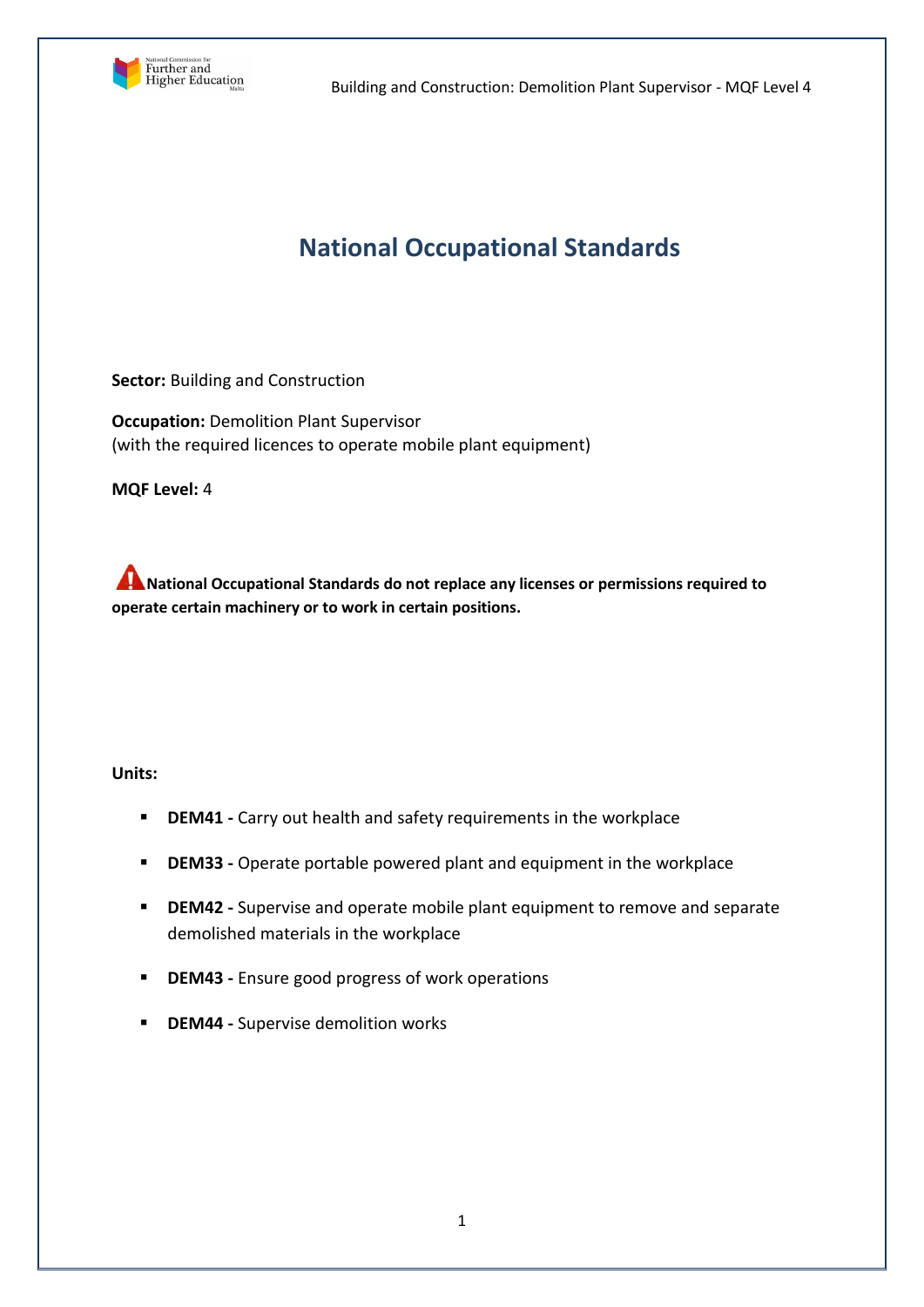

# **DEM41 - Carry out health and safety requirements in the workplace**

This unit lists the knowledge and skills required by a person holding this position to carry out safe work activities in compliance with health and safety activities.

Upon completion of this unit, the persons carrying out this work will possess the necessary knowledge and skills to carry out and maintain health and safety procedures which ensure that their actions do not create health and safety risks to others.

#### **Performance Criteria**

The candidate must have the necessary knowledge and skills to:

- 1. Carry out safe working practices in accordance with the workplace health and safety regulations
- 2. Identify potential hazards arising from work practices and take the necessary corrective actions
- 3. Follow the correct procedures in the event of hazards or injury or ill health
- 4. Allocate appropriate and sufficient equipment and resources to meet work and statutory requirements
- 5. Carry out and monitor health and safety welfare and security within the operational work environment

#### **Required Knowledge**

- 1. Their roles and responsibilities under the Health and Safety Act as amended by Act XXXV11 of 2007 or any subsequent current legislation
- 2. Their health concerns associated within the workplace and safe practices when carrying out work activities
- 3. The importance of co -operating with their employer on matters related to health and safety to safeguard their own wellbeing and of those others affected by their work activities
- 4. The organisational policies and procedures regarding legislation, official guidance, instruction, and information which needs to be complied with
- 5. The requirements for fulfilling the duties of appointed persons in terms of workplace (First Aid) regulations LN11/2002 or any subsequent current legislation
- 6. The potential hazards in the workplace such as; electricity and other utility services,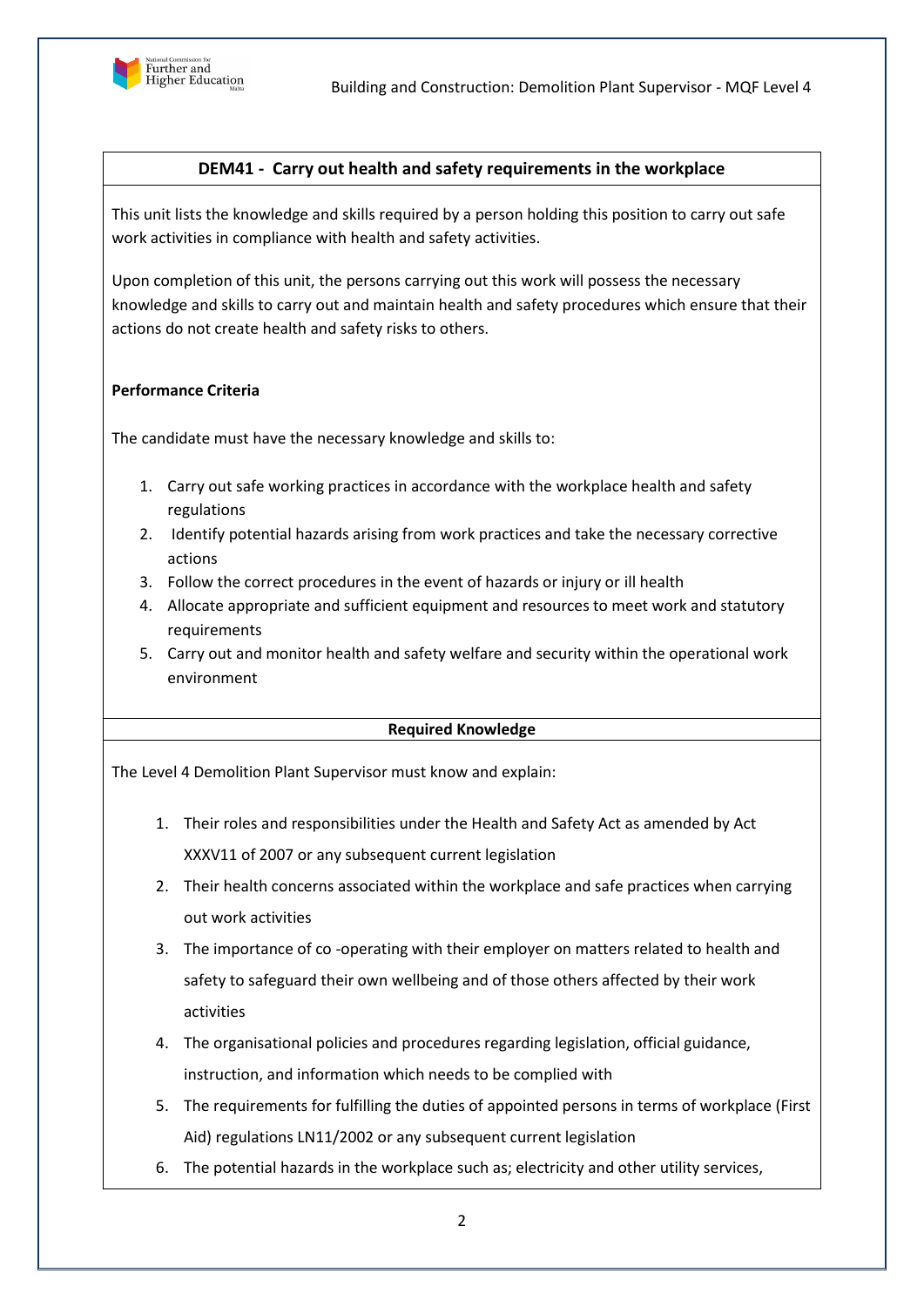

hazardous and non-hazardous substances, waste materials, working at height, work equipment, access equipment, fire risks, manual handling, proximity , third party hazards, and changing weather conditions

- 7. Identify how changing circumstances could increase hazards at the workplace
- 8. Methods of allocating equipment and resources relating to protective clothing and equipment, welfare facilities, storage and security of materials, tools and equipment
- 9. Personal responsibility for behaviour of health, safety and welfare on site and the consideration of others
- 10. Reasons for promoting a positive health and safety culture in the workplace
- 11. The effect of any toxic or hazardous substances detected on site to be used and what precautions need to be taken
- 12. The risks to health within a construction environment substances hazardous to health drugs, alcohol, chemicals, solvents
- 13. The importance of correct storage of combustibles and chemicals on site
- 14. To identify and recommend opportunities to improve health and safety in the workplace
- 15. How to work around mobile plant and equipment on site, keeping safe distances away from any/ other working machinery
- 16. Procedures for dealing with accidents and emergencies associated with the workplace and environment
- 17. Reasons for regularly checking operational health safety and welfare in the operational work environment
- 18. Methods and techniques for checking team members health and safety requirements, and health and safety duties e.g. welfare facilities, work equipment and resources, hazards and risk control procedures
- 19. The arrangements for checking security and operational arrangements in the workplace for workers, visitors, unauthorised personnel, and the public
- 20. Different methods of reporting and communicating any team performance, health, safety and welfare issues
- 21. Organisational requirements, systems and procedures for checking and maintaining health safety and welfare in the workplace

#### **Required Skills**

The Level 4 Demolition Plant Supervisor must be able to:

1. Comply with their individual duties and legal obligations under the Health and Safety Act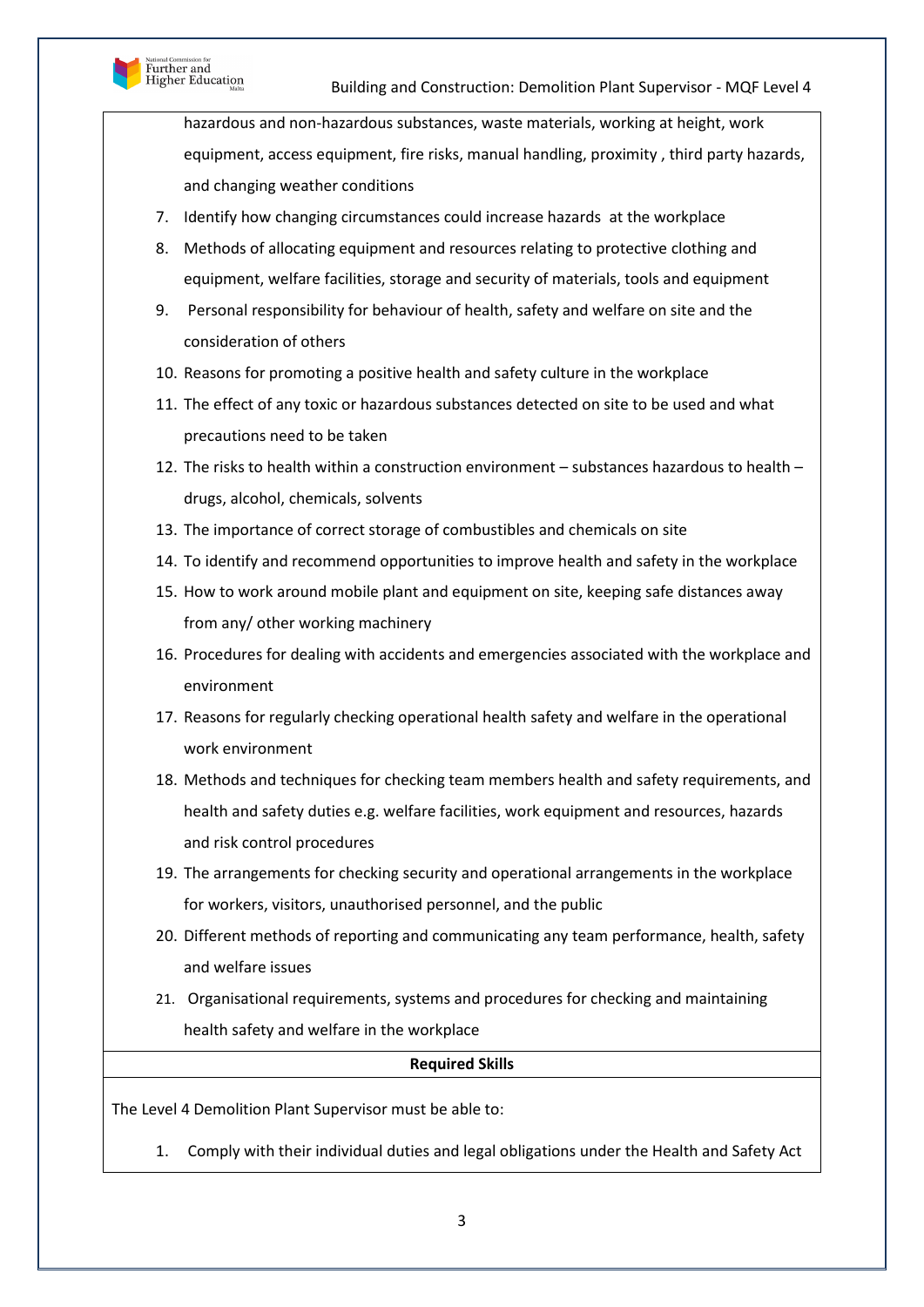

XXXV11 of 2007 or any subsequent current legislation

- 2. Work according to health and safety regulations and other relevant regulations that apply to the work requirements
- 3. Comply with safe working practices in accordance with organisational procedures
- 4. Identify any hazards and hazardous materials associated with workplace activities
- 5. Report any hazards and risks and changing circumstances in accordance with organisational procedures
- 6. Carry out any actions to deal with any changing circumstances to maintain health, safety and welfare in the workplace
- 7. Report near misses and accidents in accordance with organisational and statutory requirements
- 8. Recognise emergency situations and report them in accordance with organisational requirements
- 9. Make/facilitate arrangements for health, safety and welfare requirements in the workplace
- 10. Select and use Personal Protective Equipment (PPE) and respiratory equipment (RPE) to carry out work duties
- 11. Arrange and allocate Personal Protective Equipment (PPE) and Respiratory Equipment (RPE) for team members to carry out work duties
- 12. Arrange and allocate resources, tools and equipment for team members in the workplace
- 13. Carry out work and make provision to protect work areas, proximity and third party from damage
- 14. Demonstrate good personal behaviour for workplace health, safety and welfare
- 15. Ensure that all staff on site comply with the security arrangements and procedures that should be observed and followed when working on site
- 16. Ensure that all staff on site comply with the organisational health, safety and welfare procedures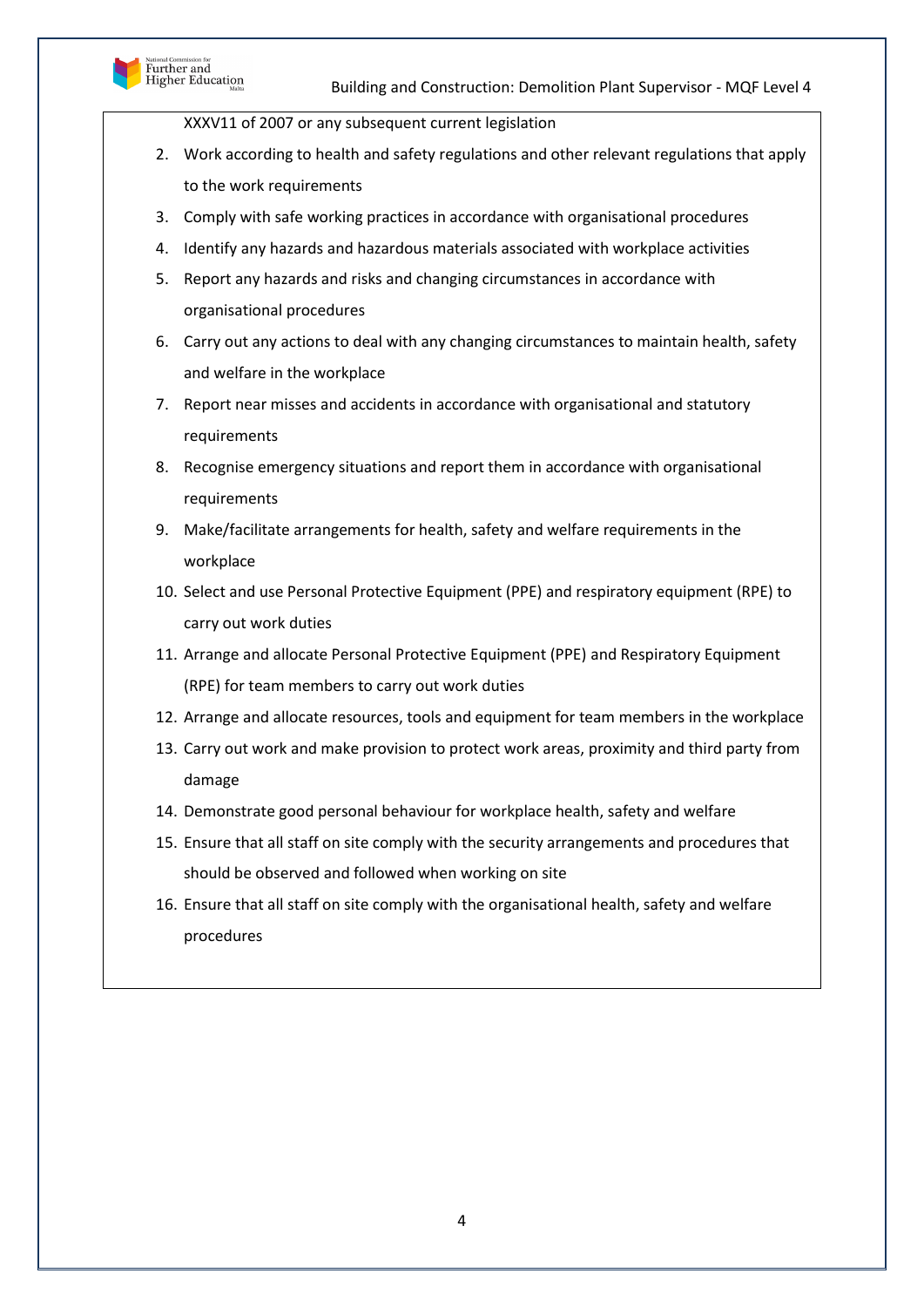

# **DEM33 - Operate portable powered plant and equipment in the workplace**

This unit lists the knowledge and skills required by a person holding this position to carry out activities in operating powered plant and equipment in the workplace.

Upon completion of this unit the persons carrying out this work will possess the necessary knowledge and skills to prepare, position and set up the portable powered plant, tools and equipment for work, carry out pre and post use functional checks and operate, use and control the tools and equipment in accordance with work requirements and organisational procedures.

# **Performance Criteria**

The candidate must have the necessary knowledge and skills to:

- 1. Interpret given information relating to the requirements for setting up and using powered plant and equipment and portable power tools
- 2. Carry out safe working practices
- 3. Select portable powered plant and equipment, power source, fuels lubricants and consumables
- 4. Set up and operate portable powered plant, tools and equipment to carry out various work activities

#### **Required Knowledge**

- 1. The types of information applicable to the operation and use of powered plant and equipment, portable power tools, operating instruction manuals, safety literature, risk assessments and organisational instructions
- 2. The health and safety requirements associated with using powered plant and equipment and portable power tools - e.g. different power sources and attachments
- 3. The protective clothing and equipment to be worn (PPE and RPE) when using powered plant and portable power tools
- 4. The safety checks that need to be carried out on portable power tools prior to connecting to supply source
- 5. The actions to be taken if powered plant equipment and power tools are found to be faulty or defective
- 6. The different types of powered plant, portable plant and attachments and how they are prepared and set up for use
- 7. The requirements for supply lines, routing, position, lengths of cables, hoses
- 8. Methods and requirements for fitting drill bits, tooling, and attachments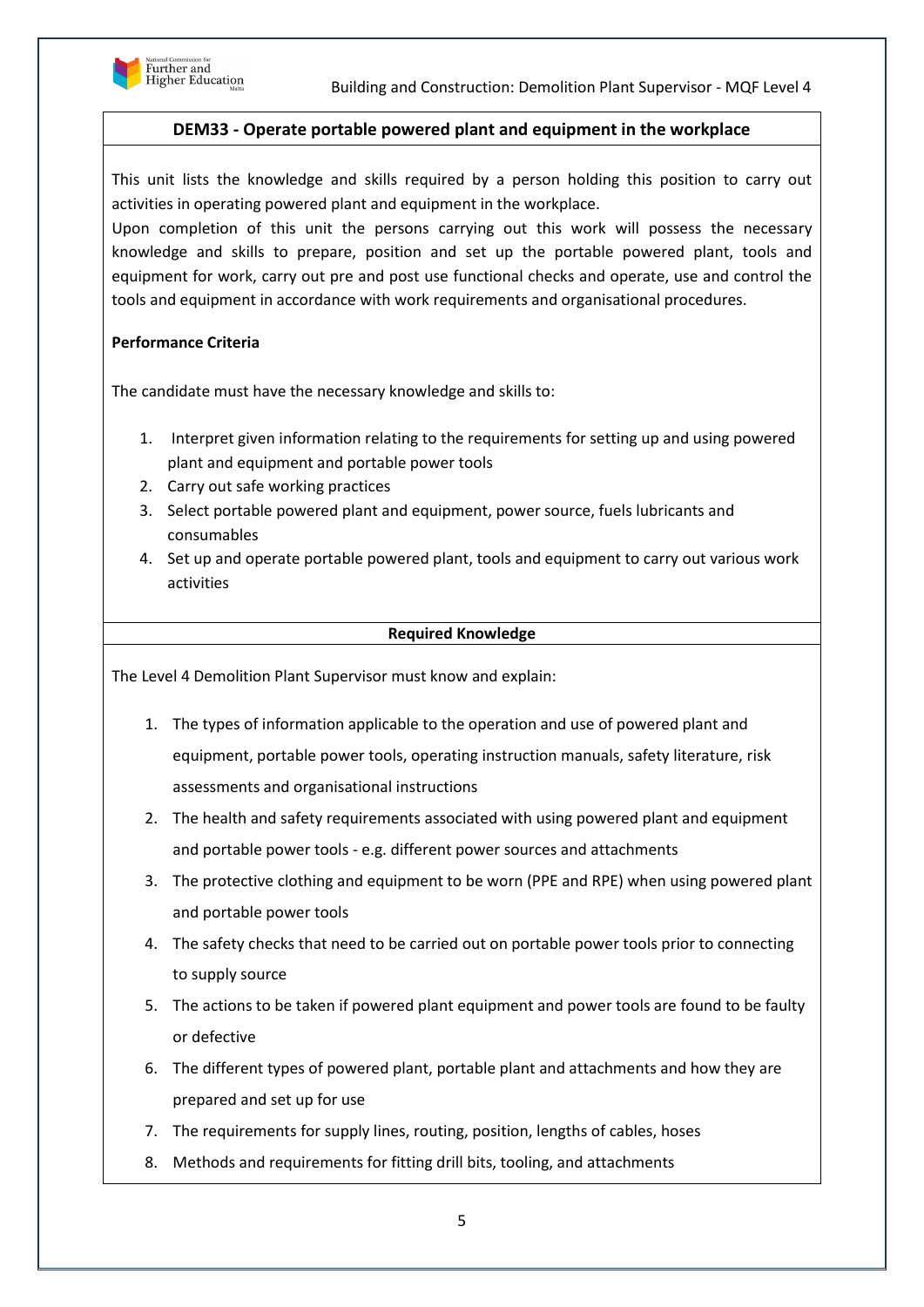

- 9. Methods and safety requirements for the fitting of abrasive wheels
- 10. Operating procedures for starting and stopping different power sources engines; pneumatic, hydraulic, electrical and cordless powered tools and equipment
- 11. The necessary precautions to be taken to prevent injury when using hand held portable power tools
- 12. Basic maintenance requirements to items of powered plant and equipment
- 13. Different types of fuels, lubricants and coolants used on powered plant and equipment
- 14. The purpose and reason for identifying, selecting and using the correct item of powered plant and equipment/portable power tool to carry out the work requirements

#### **Required Skills**

The Level 4 Demolition Plant Supervisor must be able to:

- 1. Interpret and obtain information for the safe use and operation of powered plant and equipment
- 2. Conform with information acquired from manufacturers' machine operator manuals, risk assessments, organisational instructions and procedures and risk assessments related to the work being undertaken
- 3. Use the correct PPE and RPE when operating plant, equipment and portable power tools
- 4. Carry out functional and safety checks of plant equipment and portable power tools and equipment prior to use
- 5. Report faults and defects with plant and equipment in accordance with organisational procedures
- 6. Select, prepare and set up powered plant and equipment and their associated cables, hoses, tooling for work activities cables/hoses, tooling for operation;
- 7. Select, prepare and set up portable power tools and their associated tooling and attachments in accordance with manufacturer's instructions and recommendations to carry out work activities
- 8. Remove and fit abrasive wheels and discs, securing accessories and tool attachments
- 9. Carry out pre and post start checks on powered plant equipment and portable power tools
- 10. Operate powered plant and equipment and portable power tools safely to carry out work activities
- 11. Replenish fuels, lubricants and fluids in accordance with operating and maintenance requirements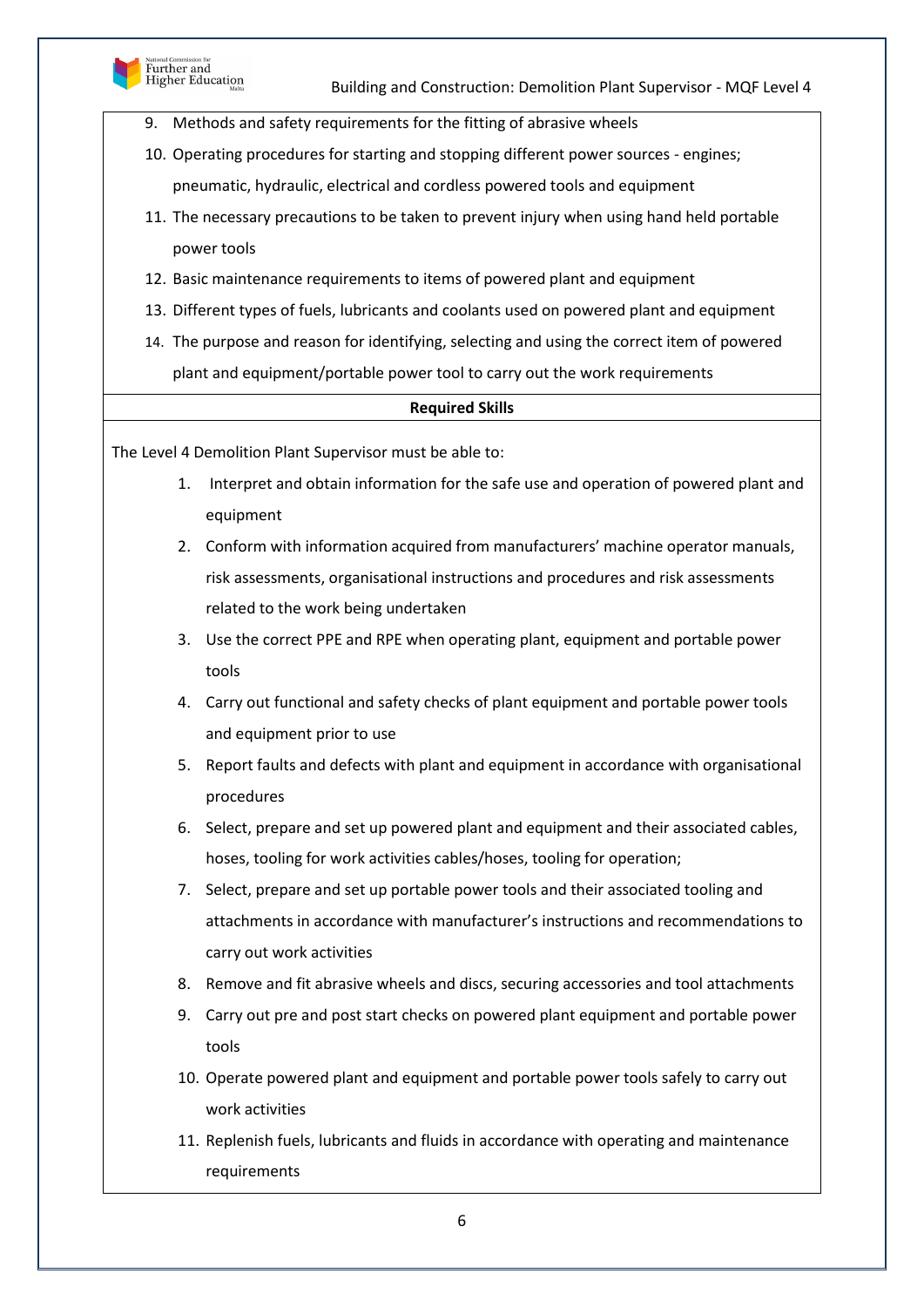

12. Carry out basic maintenance to plant equipment, portable power tools and attachments

13. Comply with manufacturers' and organisational instructions and procedures for

maintaining portable, powered plant, tools and equipment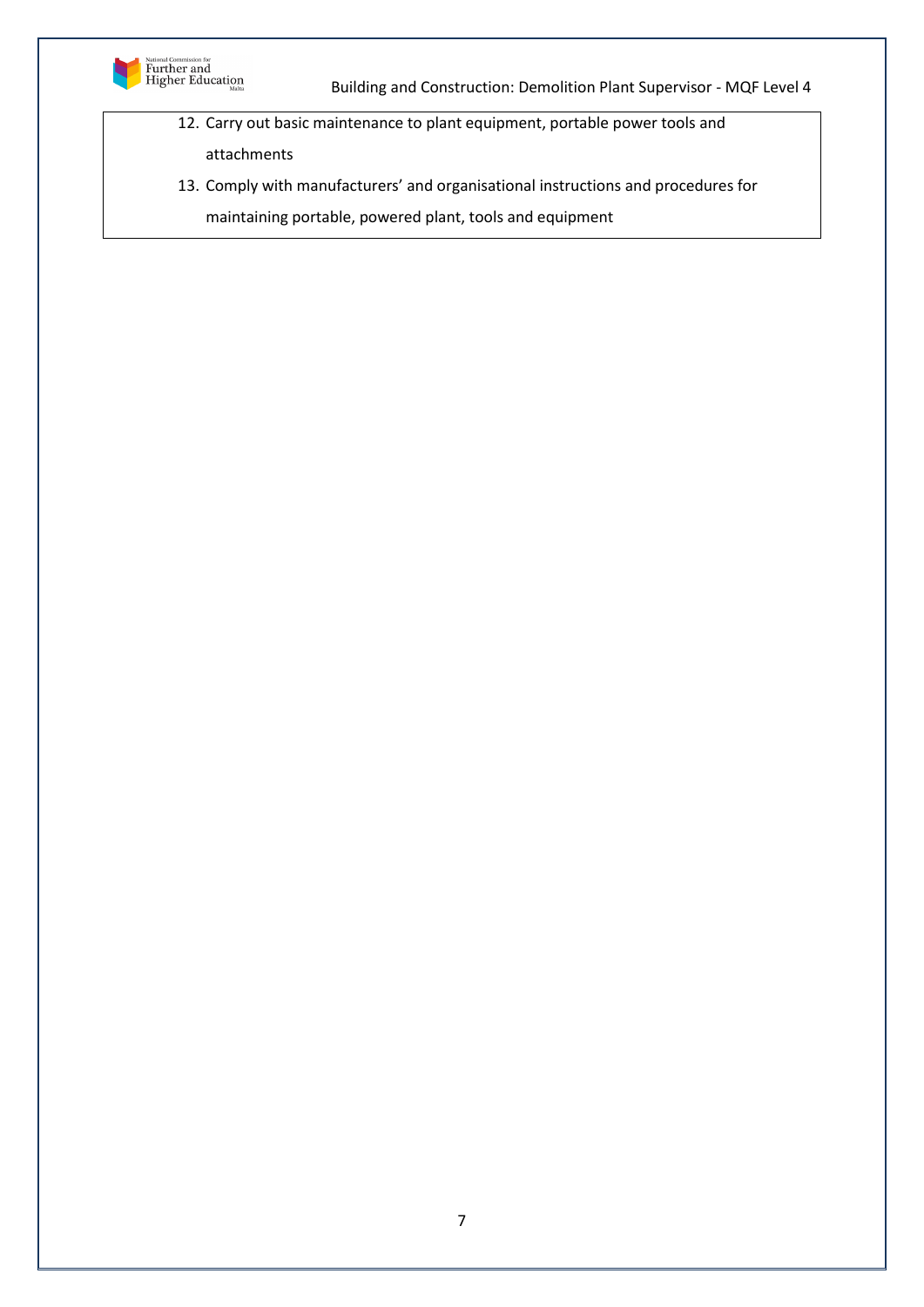

# **DEM42 - Supervise and operate mobile plant equipment to remove and separate demolished materials in the workplace**

This unit lists the knowledge and skills needed by a person holding this position to carry out activities in using and/or supervising the use of heavy plant equipment (360 degree tracked excavator above and below 10 tonnes) to remove and segregate materials for disposal or recycling in the workplace.

Upon completion of this unit, the persons carrying out this work will possess the necessary knowledge and skills to prepare, operate and/or supervise the use of mobile plant to remove, separate, stockpile and load materials for disposal, processing and/or recycling components for disposal in accordance with demolition work requirements and procedures.

# **Performance Criteria**

The candidate must have the necessary knowledge and skills to:

- 1. Interpret and/or instruct given information relating to the requirements for using mobile plant to remove and segregate materials
- 2. Carry out safe working practices
- 3. Select materials, tools and equipment to carry out the separation of materials
- 4. Prepare, set up and operate and/or supervise the use mobile plant equipment to remove and segregate materials
- 5. Ensure all mobile plant equipment on site is shut down properly
- 6. Conform to organisational instructions and procedures to reduce the risk of damage in the workplace and surrounding areas
- 7. Conform to organisational instructions and procedures to carry out the work efficiently and to specification

## **Required Knowledge**

- 1. The different types of organisational information such as: method statements, risk assessments, instructions, procedures, specifications, manufacturers information, operator handbooks
- 2. The organisational information extracted from method statements, risk assessments, procedures
- 3. The organisational procedures for rectifying and reporting any inaccuracies with given information
- 4. One's own responsibilities under current legislation and organisational requirements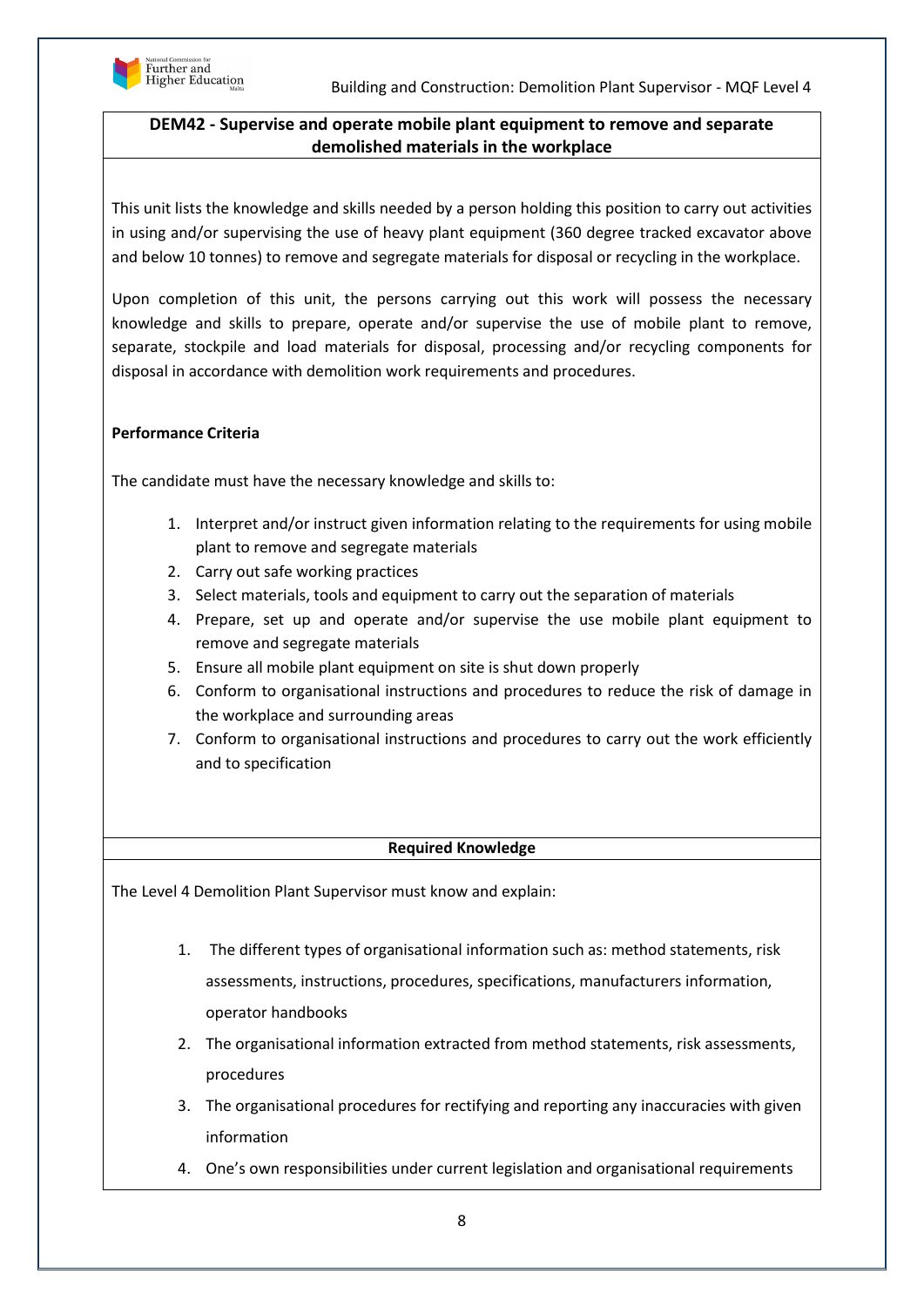

whilst working on site

- 5. The importance of understanding site clearance methods and procedures prior to commencement of any excavation work, such as: soil removal, and any permit requirements for the removal of trees
- 6. Dismantling, separating, storing of materials and equipment by host machine and the use of attachments
- 7. The use of lifting and handling equipment and access equipment
- 8. The purpose of health and safety equipment and the reasons for why and when it needs to be used, for collective and individual measures
- 9. The different types of Personal Protective Equipment (PPE) and, Respiratory Equipment (RPE)
- 10. The potential risk and hazards associated with operating mobile plant for separating demolished material - such as, proximity hazards, obstructions, pedestrians
- 11. The checks that need to carried out prior to and during operating the machine, prestart checks, functional checks
- 12. The types of demolished materials that are to be removed and separated for disposal and recycling
- 13. The reasons why disposal of waste should be carried out safely in accordance with environmental, organisational, and statutory requirements
- 14. The different types of attachments for removing and separating demolished materials, such as. buckets (standard and non–standard) breakers, and shears
- 15. The capabilities and limitations of different attachments
- 16. The reasons for preparing, setting up and positioning the machine for demolition activities
- 17. The procedures for extracting, separating and removing materials
- 18. The reasons for protecting the workplace and surrounding areas when removing, separating and loading loose demolition materials
- 19. The reasons for carrying out basic operator maintenance and adjustments on the relevant machine
- 20. The replenishment and application procedures for fuels, coolants and lubricants
- 21. The reasons for shutting down, securing and isolating the relevant machine on completion of work
- 22. The organisational requirements for reporting problems with the machine and work methods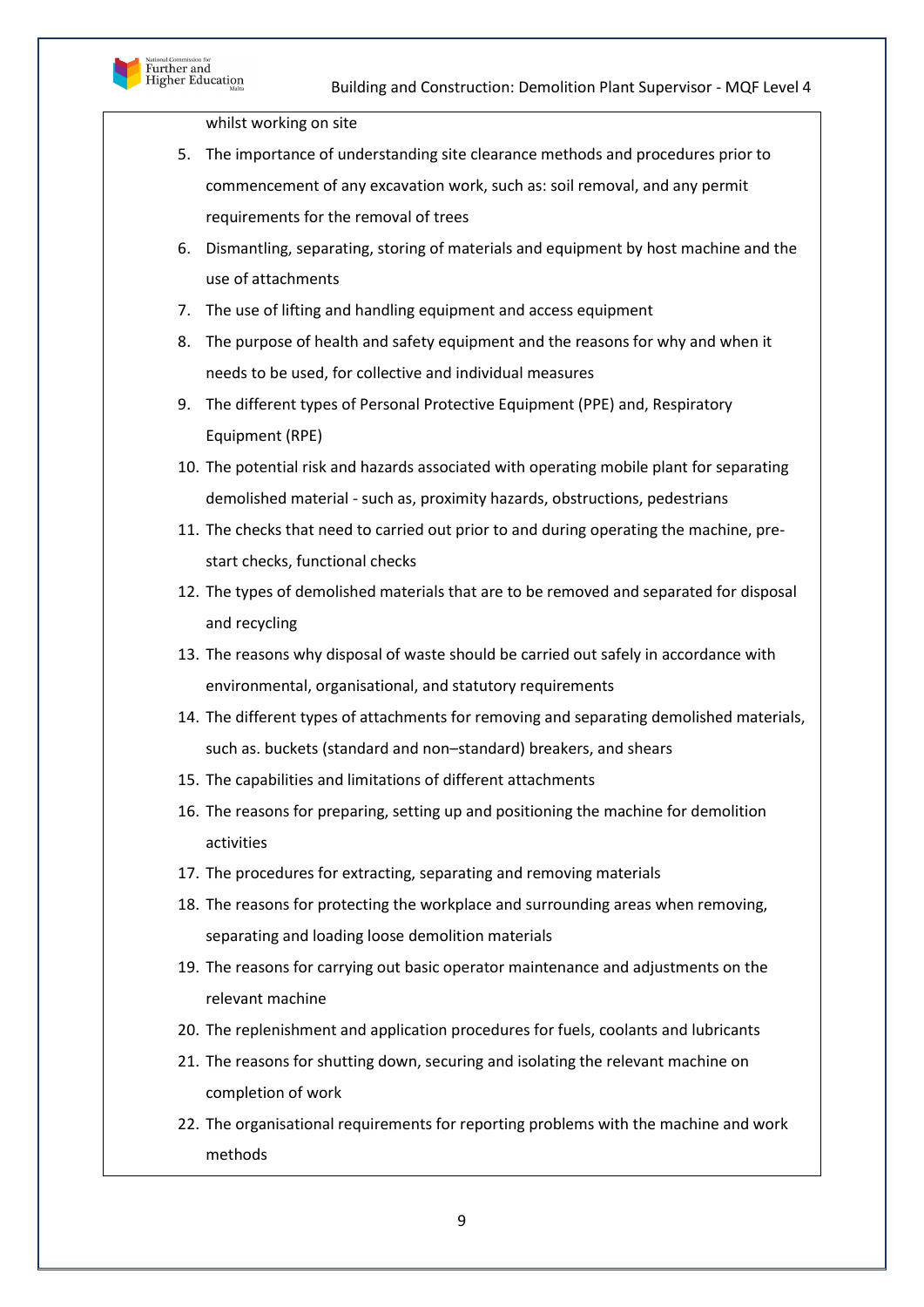

- 23. The importance of communicating and liaising with colleagues and other occupations when carrying out demolition work activities
- 24. Reasons for ensuring work is carried out to meet the specification

#### **Required Skills**

The Level 4 Demolition Plant Supervisor must be able to:

- 1. Interpret and obtain appropriate information from method statements, risk assessments, drawings, procedures, specifications, manufacturers information and operator handbooks
- 2. Comply with organisational procedures for rectifying and reporting inaccuracies with supplied information
- 3. Comply with information and procedures taken from risk assessments, method statements, current legislation and organisational procedures
- 4. Select and use Personal Protective Equipment (PPE), Respiratory Equipment (RPE) for machine operating and site activities
- 5. Ensure that subordinates use health and safety equipment correctly and safely
- 6. Carry out pre-start and functional checks on the machine
- 7. Carry out pre-operational checks for ground conditions, stability, proximity hazards, obstructions, traffic routes, pedestrians, other activities and surrounding work area
- 8. Protect areas to avoid damage from work activities
- 9. Communicate with other work colleagues, line management, subordinates, and other occupations throughout the removal and separation of demolished materials
- 10. Ensure that the plant machine is prepared and set up for demolition work activities
- 11. Operate the machine laden and unladen to travel, position and manoeuvre over various types of ground
- 12. Operate the machine to remove, separate, load and unload materials,
- 13. Form stockpiles of segregated waste and re-usable material
- 14. Use attachments to remove, separate, load and cut loose demolition materials for disposal, recycling and processing
- 15. Replenish fuels and lubricants and maintain the plant machine in accordance with organisational procedures
- 16. Carry out basic operator maintenance and adjustments on the machine in accordance with organisational procedures
- 17. Ensure that work is completed productively and safely to the specification and within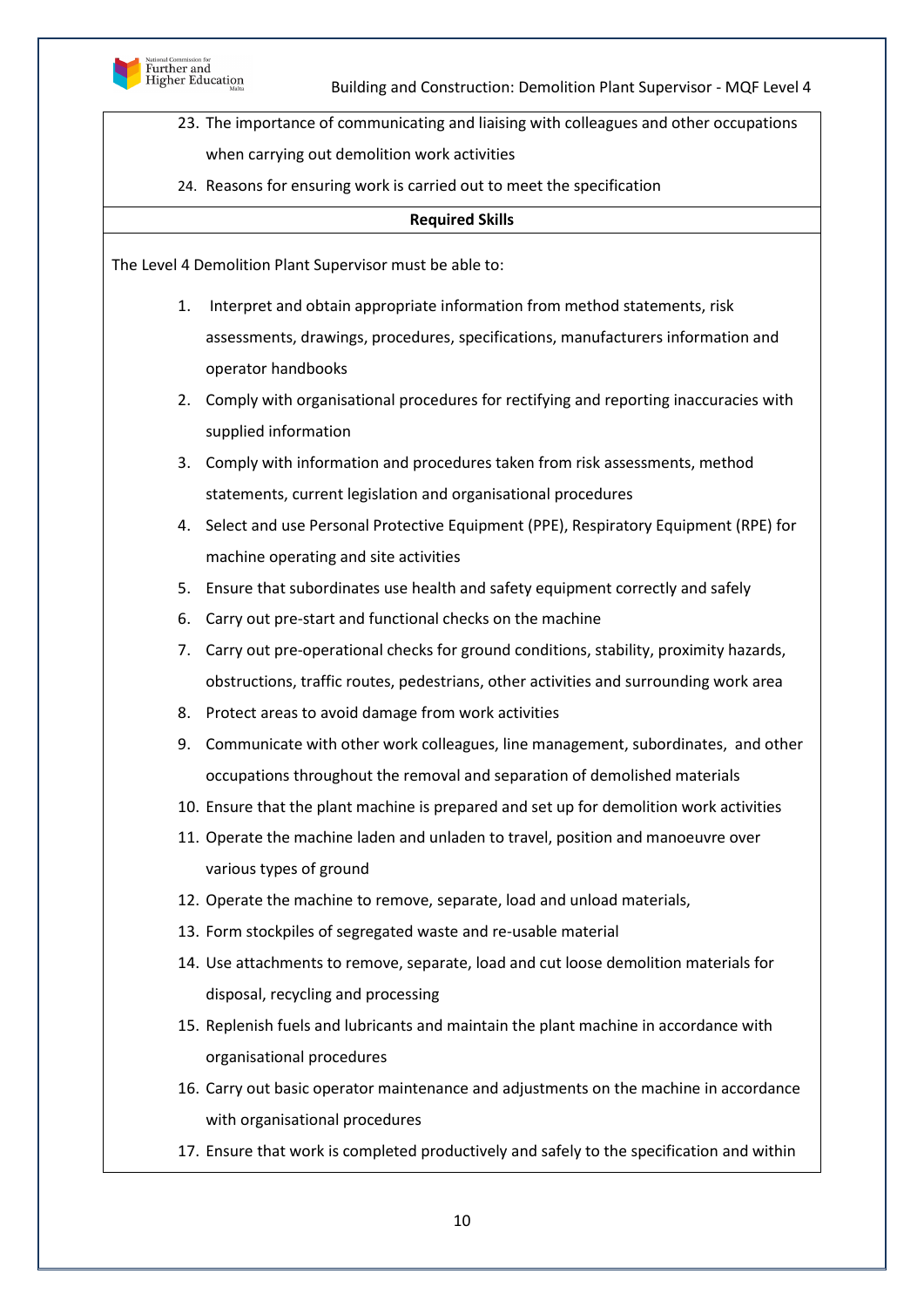

allocated timescale

- 18. Report any problems that may affect the work programme in accordance with organisational procedures
- 19. Shut down and isolate the machine and carry out post start checks on completion of work activities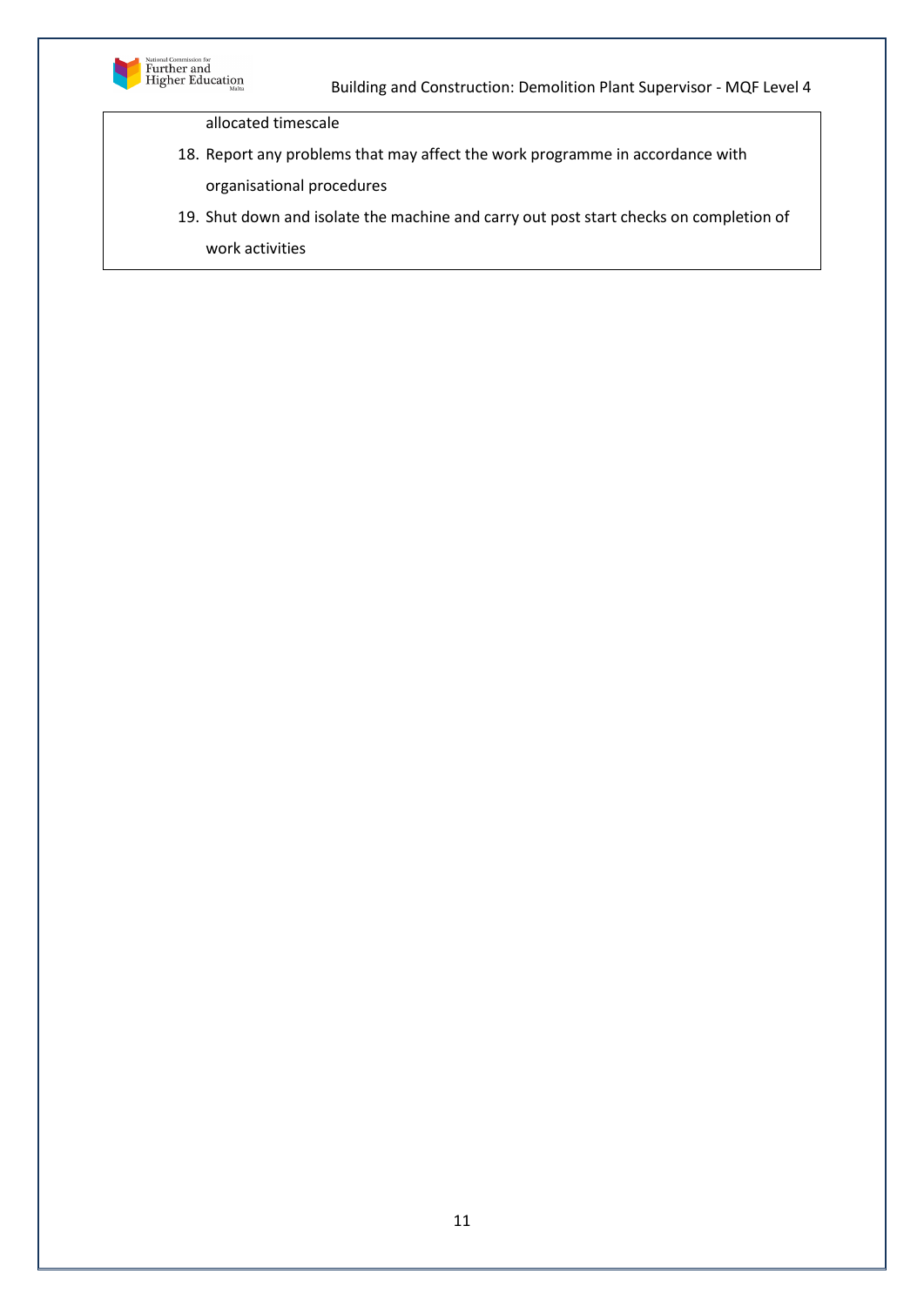

## **DEM43 - Ensure good progress of work operations**

This unit lists the knowledge and skills required by a person holding this position to ensure the safe, efficient and effective control of resources and work activities and operations are in accordance with organisational requirements.

Upon completion of this unit the persons carrying out this work will possess the skills to co-ordinate and organise work activities and operations in accordance with organisational instructions and procedures.

#### **Performance Criteria**

The candidate must have the necessary knowledge and skills to:

- 1. Organise work activities to comply with instructions and the work programme
- 2. Organise work activities and work areas to minimise health and safety hazards and risks
- 3. Organise resources for work activities and check they are available for use

4. Co–ordinate and communicate work activities with relevant personnel and work requirements

5. Identify and Initiate corrective actions where operational requirements are not met

6. Organise, check and store materials, components and equipment efficiently to minimise wastage

7. Complete work activities in accordance with organisational procedures and agreed timescales

#### **Required Knowledge**

- 1. The organisational approved policies, procedures and practices relative to the work processes, activities and information relating to contracts and who will be informed and affected by the work programme
- 2. The organisation's rectifying and reporting procedures of inappropriate/inaccurate information
- 3. Their personal responsibilities under health and safety, environmental statutory requirements to colleagues, subordinates, visitors and members of the public associated with the work activities
- 4. How to organise and co-ordinate work with other work activities and operations
- 5. The methods of communication and terminology used for the work activities within the workplace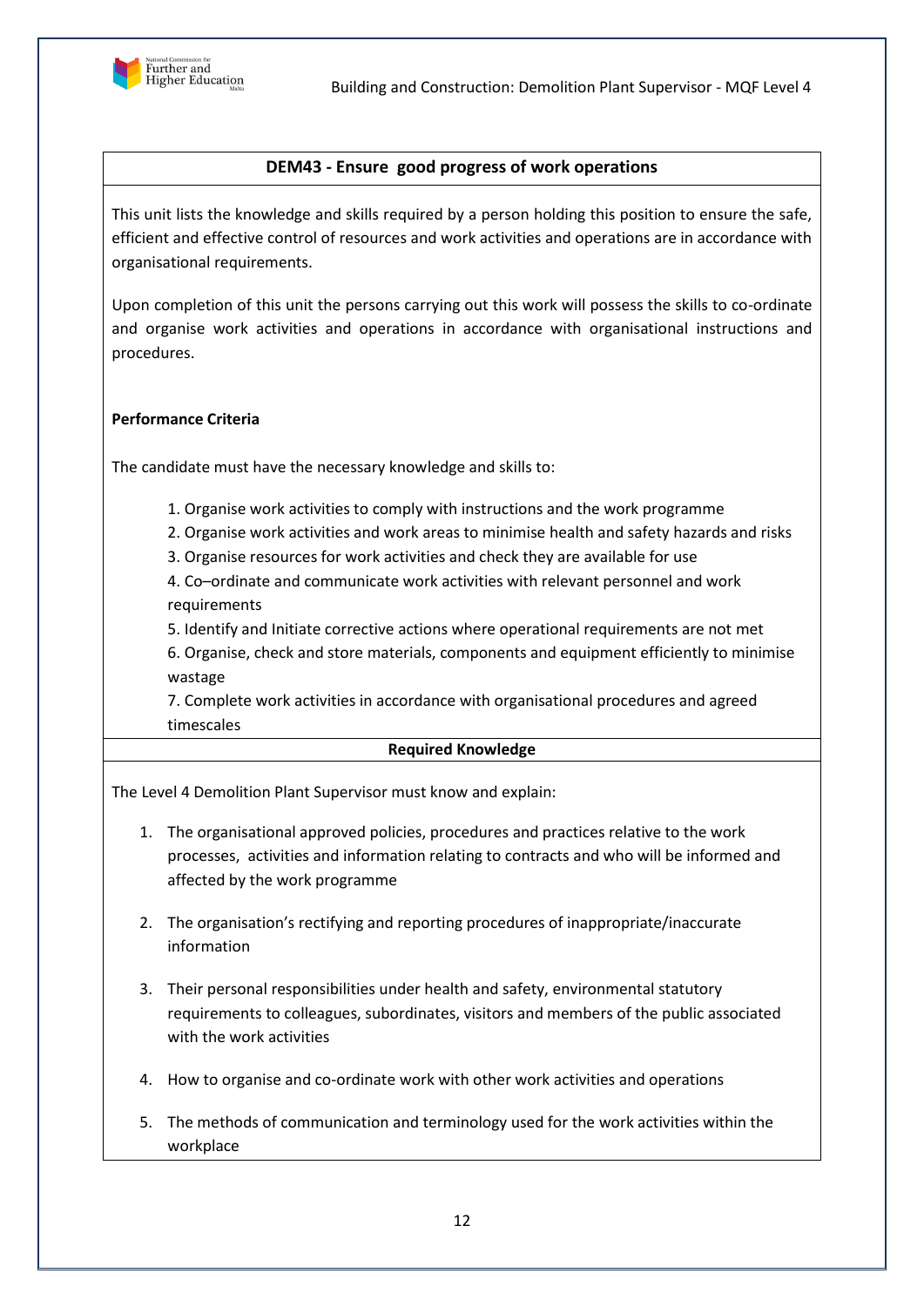



- 6. The methods and procedures used in the organisation for obtaining, exchanging, reporting and recording information
- 7. The methods used for monitoring the work programme and the sequence of work operations
- 8. Methods for identifying, planning, preparing, organising and obtaining sufficient resources for the work activities
- 9. The purpose of health and safety equipment and reasons for why and when it needs to be used for collective protective measures, Personal Protective Equipment (PPE), Respiratory Equipment (RPE)
- 10. Procedures for informing relevant personnel, superiors, architect in charge, or any relevant authorities of situations, practices or circumstances that could or may be hazardous to the workplace or environment as necessary
- 11. How to protect the workplace, surrounding area and services from damage
- 12. The special site requirements relating to the work operations site access, egress, existing utility services, operational area conditions, transport routes, security and waste disposal requirements
- 13. How to organise and co-ordinate the workplace and resources so that conditions are safe and tidy
- 14. The organisational procedures for safe storage and security of resources
- 15. Organisational lines and methods of effective communication
- 16. The limits of their responsibility within their organisation
- 17. The methods for suggesting how work processes and/or activities can be improved
- 18. How to ensure work is carried out productively and meets the required specification
- 19. The work procedures, operational standards and efficiency targets

## **Required Skills**

The Level 4 Demolition Plant Supervisor must be able to:

1. Co-ordinate and/or organise the work activities to comply with organisational policies, procedures and statutory requirements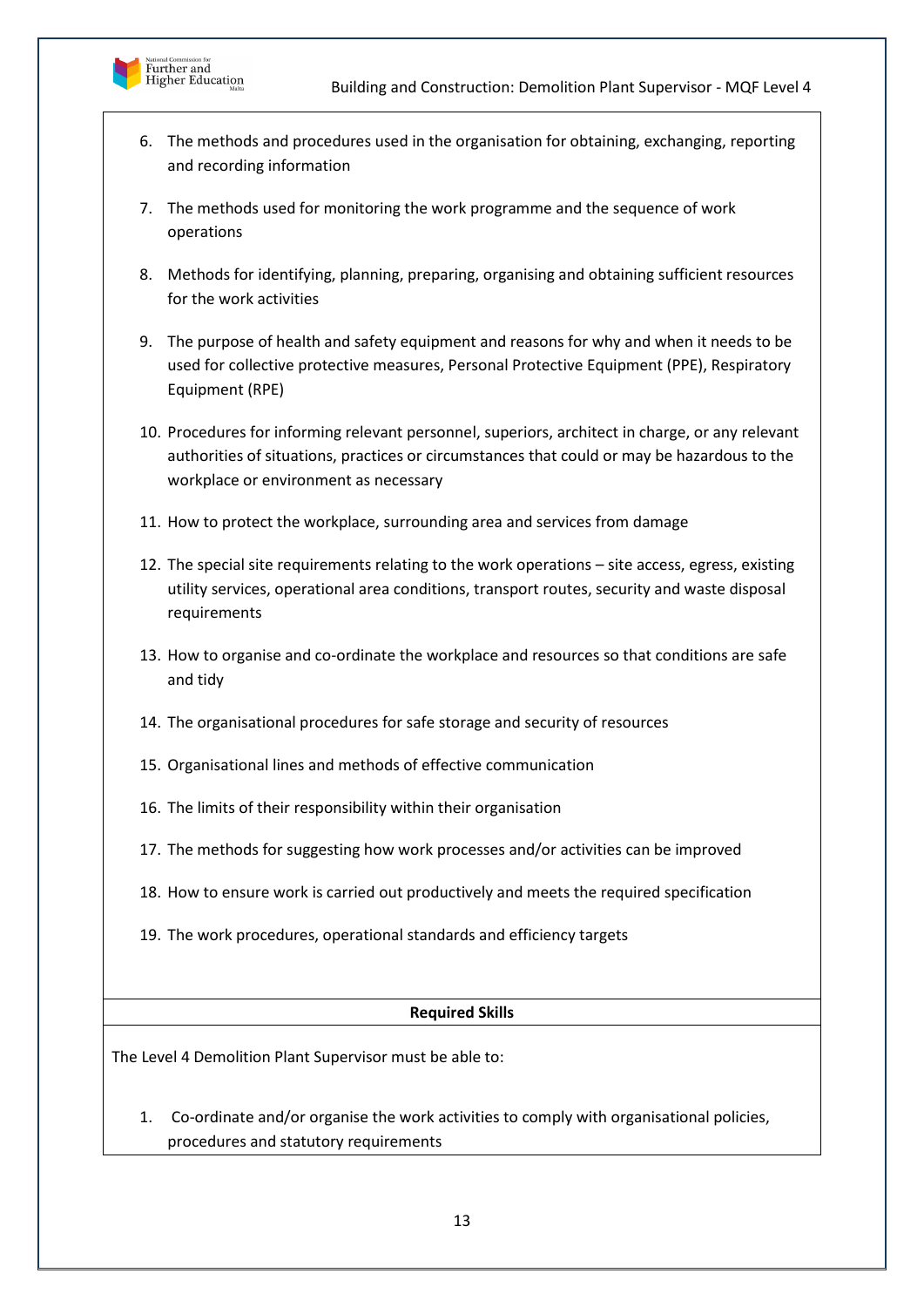

- 2. Pass on information to superiors or subordinates as necessary
- 3. Interpret the work programme and its requirements
- 4. Interpret method statements, risk assessments, work procedures and methods of work for activities to be carried out
- 5. Communicate work arrangements to the relevant personnel as applicable to commencement date, timescale and completion date
- 6. Record information to comply with organisational requirements for arrangements for work to be carried out, commencement and finish of contract
- 7. Communicate with site personnel and establish work programmes and methods and sequences of work applicable to the work requirements
- 8. Co-ordinate and agree work programmes with other occupations applicable to work operational requirements
- 9. Plan own workload and that of subordinates to meet the requirements of other occupations and the programme of work
- 10. Record information on resources requested and obtained
- 11. Use organisational systems to control resources to maintain site tidiness and dispose of waste in accordance with organisational and statutory requirements
- 12. Comply with the lines and methods of communication used by employees, peers, subordinates and immediate supervisors in accordance with organisational procedures
- 13. Identify, record and pass on information on any special considerations to persons who could be affected
- 14. Use relevant procedures to record any special considerations identified within the workplace for occupiers, public access, site access, egress, existing utility services, operational area, transport routes and waste disposal requirements
- 15. Identify, plan and co-ordinate relevant site storage and security arrangements in accordance with organisational procedures and statutory requirements
- 16. Ensure compliance with organisational recording arrangements for storage and efficient use of materials, components and security operations
- 17. Comply with organisational reporting and recording procedures against changes in normal programme requirements
- 18. Comply with organisational procedures for suggesting improvements to work processes and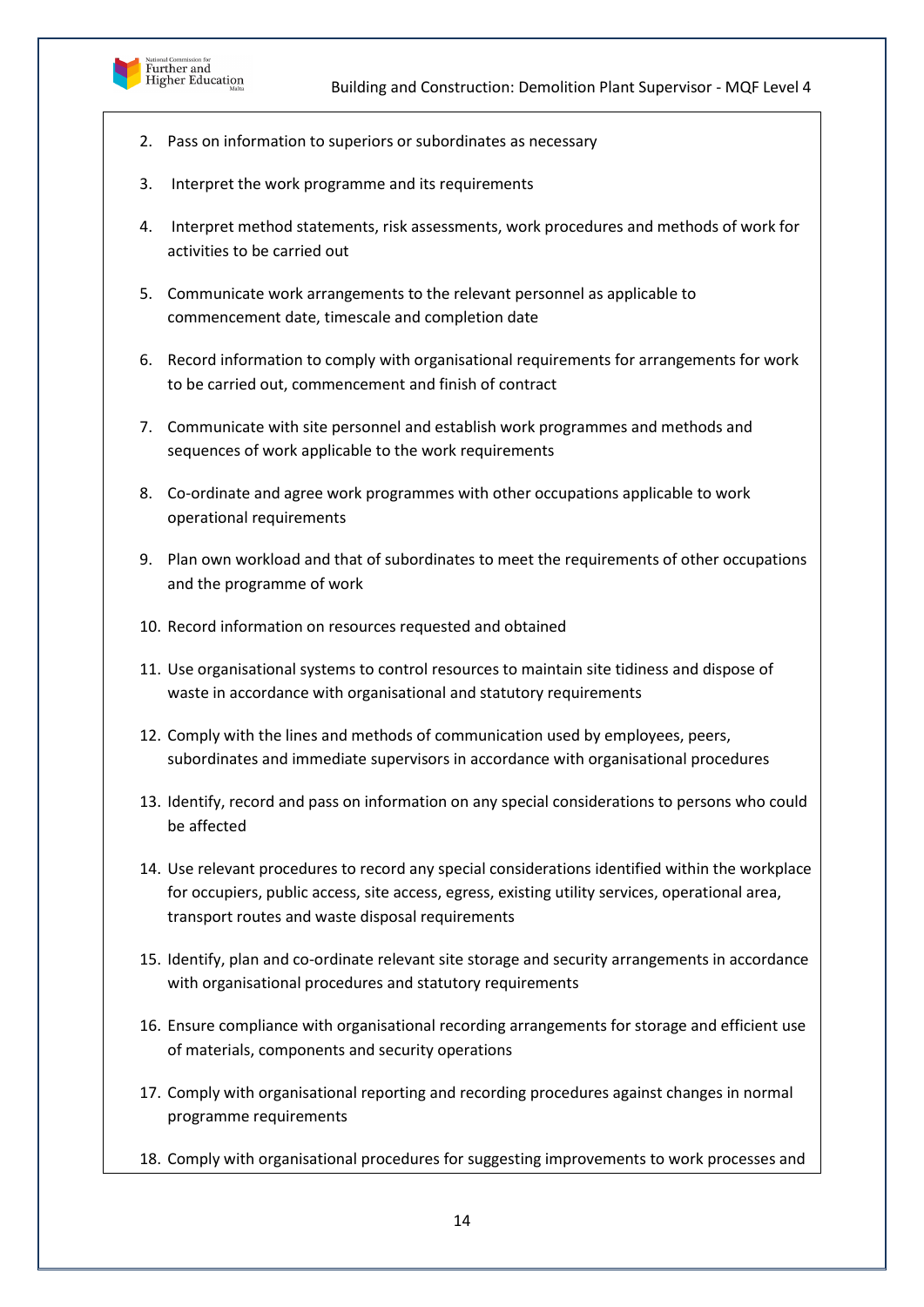

# methods

19. Ensure that regular checks are carried out on the storage of materials, components and equipment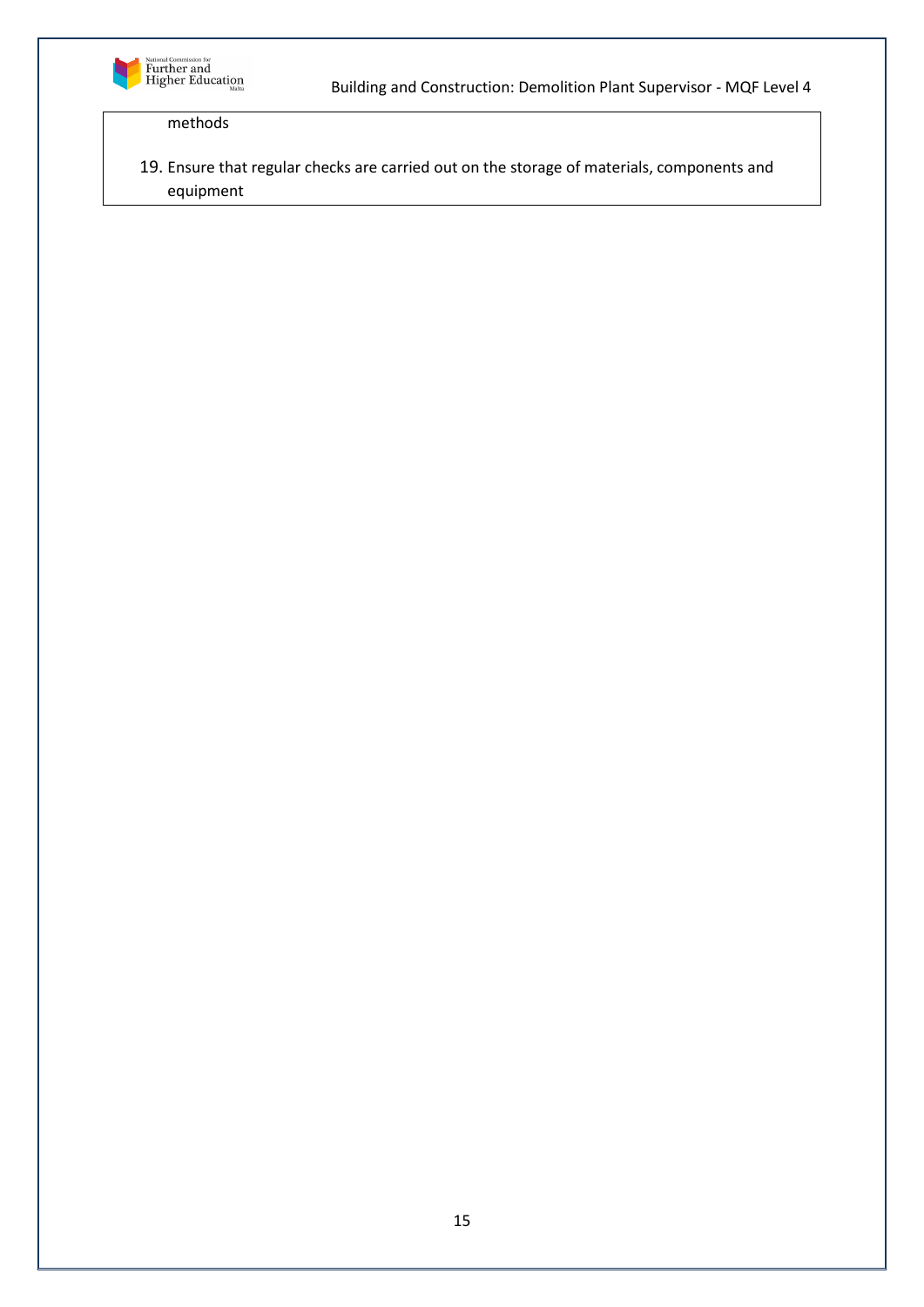

## **DEM44 - Supervise demolition works**

This unit lists the knowledge and skills required by a person holding this position to supervise all activities for demolishing/dismantling structures up to 20 metres in the workplace.

Upon completion of this unit the persons carrying out this work will possess the necessary knowledge and skills to supervise works and operations to demolish and/or dismantle brick, masonry, concrete and steel structures for disposal and/or recycling in accordance with work requirements and organisational procedures.

## **Performance Criteria**

The candidate must have the necessary knowledge and skills to:

1. Interpret given information for the supervision of equipment to demolish and dismantle structures

2. Carry out safe working practices

3. Select materials, tools and equipment to carry out demolition and dismantling work activities

4. Prepare, set up and supervise different operations for carrying out demolition and dismantling activities

5. Ensure that mobile plant equipment are properly shut down

6. Conform to organisational instructions and procedures to reduce the risk of damage in the workplace and surrounding areas

7. Conform to organisational procedures to carry out the work efficiently, productively and to specification

## **Required Knowledge**

- 1. The different types of information sources: method statements, risk assessments oral and written information, drawings, specifications, manufacturers' information and operator handbooks
- 2. The organisation's rectifying and reporting procedures of inappropriate/inaccurate information
- 3. One's own responsibilities and that of subordinates under current legislation and organisational requirements as necessary
- 4. The purpose of health and safety equipment and the reasons for why and when it needs to be used for collective and personal protective measures
- 5. The different types of Personal Protective equipment (PPE), respiratory protective equipment (RPE)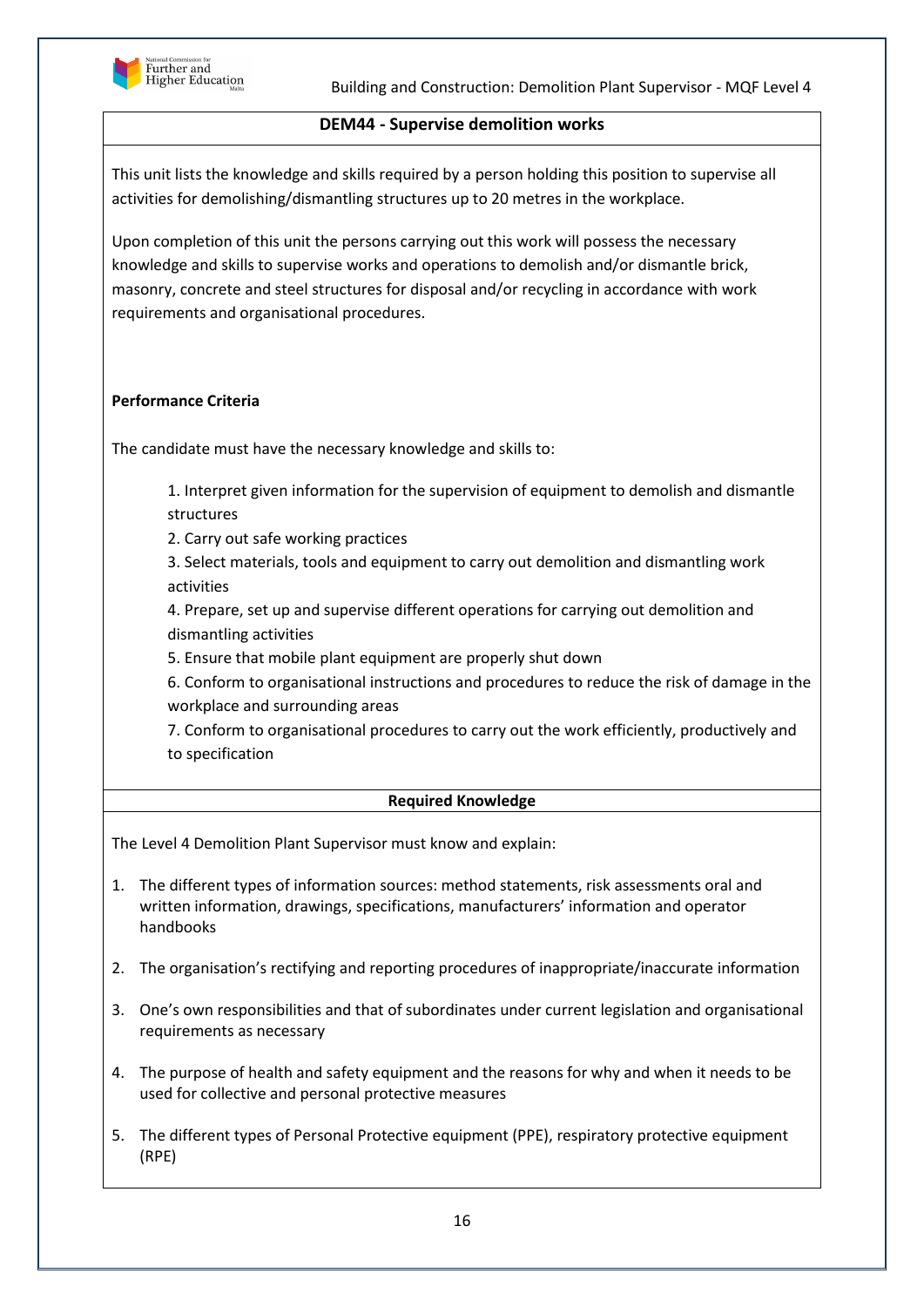

- 6. Organisational security procedures for plant machinery, attachments, tools and equipment
- 7. Hazards and potential hazards associated with using high reach mobile plant to demolish and dismantle structures
- 8. The areas within the structure that need to be identified and checked prior to starting the demolition and dismantling activity
- 9. The checks that need to be made prior to operating the machine obstructions, ground conditions, proximity hazards
- 10. The need for using raised working platforms to demolish certain types of structures
- 11. The different types of attachments that will be required to demolish existing structures, such as heavy breakers, shears, pulverisers,
- 12. The types of standard and non- standard attachments, their capabilities and limitations
- 13. How attachments are fitted to the host machine- quick hitch and non- direct
- 14. The importance of checking the security of attachments before and during use
- 15. The reasons for preparing, setting up and positioning the machine for demolition activities
- 16. The method and sequence of machine operation for demolishing and dismantling existing concrete and masonry structures
- 17. How to protect the workplace, surrounding area, third parties, and existing services from damage from the demolition activities
- 18. Procedures for suppressing and controlling dust on site and surrounding area(s)
- 19. Purpose of drop zones and work exclusion zones
- 20. How to separate materials for disposal; waste/recycling using appropriate attachments
- 21. Reasons for stockpiling demolition materials for disposal, re-use and recycling
- 22. How to ensure that basic Operator maintenance and adjustments on the relevant machine are carried out properly
- 23. The replenishment and application procedures for fuel, coolants and lubricants
- 24. The reasons for shutting down, securing and isolating the relevant machine on completion of work
- 25. The importance of communicating and liaising with work colleagues and other occupations when carrying out demolition and dismantling activities
- 26. Reasons for ensuring work is carried out meet the required specification **Required Skills**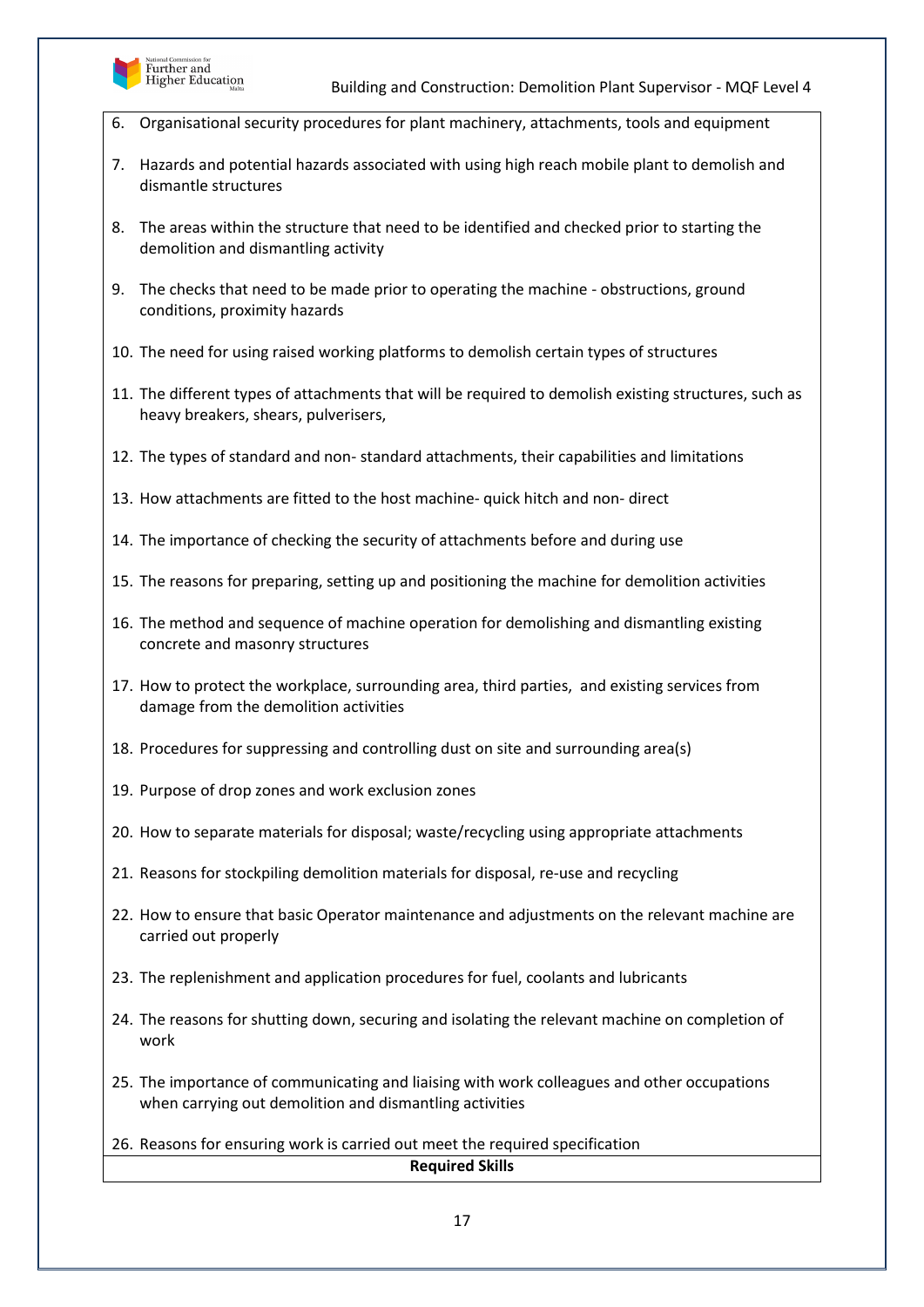

The Level 4 Demolition Plant Supervisor must be able to:

- 1. Interpret and obtain appropriate information from method statements, risk assessments, drawings, organisational procedures, specifications, manufacturers' information and operator handbooks
- 2. Comply with organisational procedures for rectifying and reporting inaccuracies with supplied information
- 3. Comply with information and procedures taken from risk assessments, method statements and organisational procedures
- 4. Select and use relevant PPE and/or RPE to carry out demolition and dismantling activities
- 5. Safely use health and safety control equipment
- 6. Carry out checks on ground conditions and proximity hazards prior to undertaking demolishing and dismantling activities
- 7. Protect areas to avoid and minimise damage from work activities
- 8. Communicate with other work colleagues, line management and other occupations prior to, during and throughout the demolition process
- 9. Ensure and instruct that pre– start and functional checks on the plant machinery are carried out
- 10. Ensure/instruct the preparation, set up and configuration of the plant machinery for demolition work
- 11. Ensure that the agreed method and sequence for operating the machine and attachments are properly followed to demolish existing structures
- 12. Supervise the operation of the machine laden and unladen over various types of ground
- 13. Supervise/instruct that basic operator maintenance and adjustments to the machine are carried out in accordance with organisational procedures
- 14. Ensure/instruct that fuel, lubricants and fluids on the plant machine are replenished in accordance with organisational procedures
- 15. Ensure/instruct the operation of the plant machine to separate, stockpile, remove and load materials
- 16. Report any problems that may affect the work programme in accordance with organisational procedures
- 17. Ensure/instruct the productive and safe completion of work following the required specification and within the allocated timescale
- 18. Ensure that post start checks are properly carried out, and that all plant machinery is shut down, isolated and secured upon completion of work